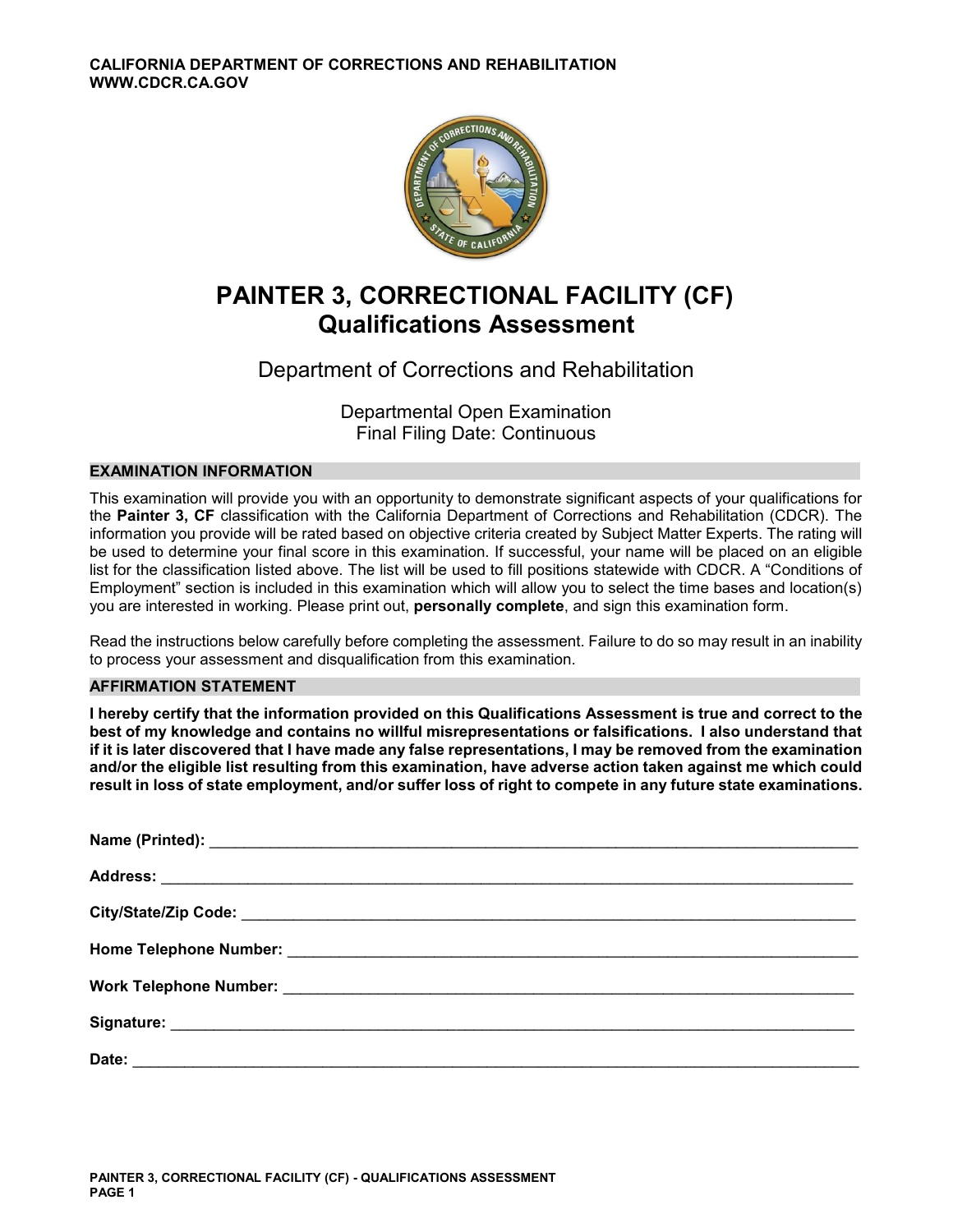### **FILING INSTRUCTIONS**

# **All applicants must complete and submit the following examination materials:**

- [Examination Application \(STD. 678\)](https://jobs.ca.gov/pdf/STD678.pdf)
- Qualifications Assessment

### By mail to:

**Department of Corrections and Rehabilitation Talent Acquisition and Career Services P.O. Box 942883 Sacramento, CA 94283-0001** 

Or in person at:

**Department of Corrections and Rehabilitation 1515 S Street Sacramento, CA 95811-7243 Attn: Talent Acquisition and Career Services, 101N** 

If you are personally delivering your application and Qualifications Assessment, you must do so between the hours of **8:00 a.m.** and **5:00 p.m.**, Monday through Friday, excluding holidays, on or before the cut-off date to the street address listed above.

### **NOTE:**

- All examination materials must have original signatures.
- Be sure your envelope has adequate postage if submitting via mail.
- Faxed or emailed copies will **NOT** be accepted under any circumstances.
- Make and keep a photocopy of the completed Qualifications Assessment for your records.

### **GENERAL INSTRUCTIONS**

This Qualifications Assessment is the sole component of the examination. To obtain a position on the eligible list, a minimum score of 70% must be achieved. Therefore, please be sure to review and follow all instructions carefully as missing or incomplete information may result in disqualification or a lower score.

This examination is comprised of the following areas:

- Affirmation Statement (page 1)
- Filing Instructions / General Instructions (page 2)
- Prior State Employment / Conditions of Employment (pages 3 4)
- Rating Instructions (page 5)
- Knowledge & Experience Assessment (pages 6 10)
- Recruitment Questionnaire (page 11 12)

# **YOUR RESPONSES ARE SUBJECT TO VERIFICATION**

Please keep in mind that all information provided on this Qualifications Assessment will be subject to verification at any time during the examination process, hiring process, and even after gaining employment. Anyone who misrepresents his/her experience will be subject to adverse consequences, which could include the following action(s):

- Removal from the examination process
- Removal from the eligible list / certification list
- Loss of State employment
- Loss of rights to compete in any future state examinations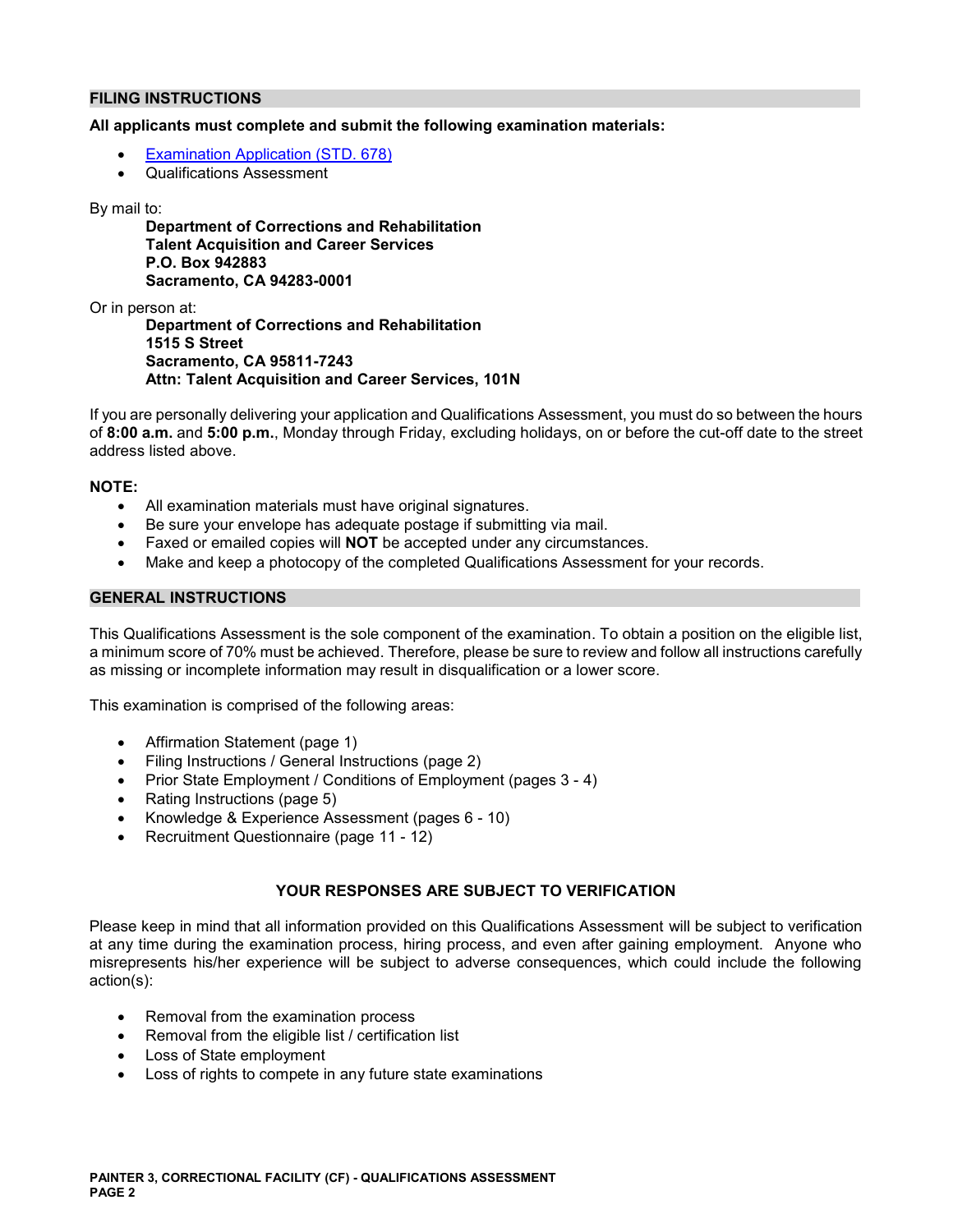### **PRIOR STATE EMPLOYMENT INFORMATION**

**Complete this next section ONLY if you have been previously dismissed from California State Civil Service employment by punitive action or as a result of disciplinary proceedings. IF THIS DOES NOT APPLY TO YOU, please skip this question.** 

**Do you have written permission from the California Department of Human Resources (CalHR) to take this examination?** 





**State Personnel Board, Rule 211 provides that a dismissed state employee may only participate in State Civil Service examinations if he/she has obtained prior consent from the State Personnel Board.** 

### **CONDITIONS OF EMPLOYMENT**

### **PLEASE MARK THE APPROPRIATE BOX(ES) OF YOUR CHOICE.**

If you are successful in this examination, your name will be placed on an active employment list and referred to fill vacancies Statewide according to the conditions you specify on this form.

### **TYPE OF APPOINTMENT YOU WILL ACCEPT**

Please mark the appropriate box(es) - you may check "(A) Any" if you are willing to accept any type of employment.

☐ **(D) Permanent Full-Time** ☐ **(R) Permanent Part-Time** ☐ **(K) Limited-Term Full-Time** ☐ **(A) Any** 

If all are marked and you receive an appointment other than permanent full-time, your name will continue to be considered for permanent full-time positions.

### **LOCATION(S) YOU ARE WILLING TO WORK**

☐ **5 ANYWHERE IN THE STATE –** If this box is marked, no further selection is necessary

### **NORTHERN REGION**

- 
- 
- 
- 
- Mule Creek State Prison ☐ 2500 **Modoc County** ☐ 4700 **Siskiyou County**  Pine Grove Youth Conservation ☐ 2800 **Napa County** Camp ☐ 4800 **Solano County**
- 
- □ 0500 Calaveras County <br>□ 3200 **Plumas County D** 3200 **Plumas County**
- 
- ☐ 0700 **Contra Costa County**  CSP, Sacramento ☐ 5200 **Tehama County**
- 
- 
- 
- 
- 
- 
- ☐ 1800 **Lassen County**  O.H. Close YCF
- California Correctional Center N.A. Chaderjian YCF
- High Desert State Prison
- 
- 
- ☐ ☐ 2300 **Mendocino County** 0300 **Amador County** ☐ 4600 **Sierra County** 
	-
	-
	-
	-
	-
	-
	-
	-
- ☐ 0800 **Del Norte County**  Folsom State Prison ☐ 5300 **Trinity County**  Pelican Bay State Prison Richard A. McGee Correctional <u>□ 5500</u> – **El Dorado County**<br>
□ 5500 – **El Dorado County**<br>
□ 5500 – **Clenn County** → Sierra Conservation Center<br>
□ 1100 – **Glenn County** → Sierra Conservation Center
	- ☐ 3800 **San Francisco County** 1100 **Glenn County** ☐
- ☐ 3900 **San Joaquin County** 1200 **Humboldt County** ☐
	- Deuel Vocational Institute ☐ 5800 **Yuba County**
- □ 1700 **Lake County** <br>● California Health Care Facility
	-
	-
	-
- ☐ 0100 **Alameda County** ☐ 2100 **Marin County** ☐ 4100 **San Mateo County**
- ☐ CSP, San Quentin 0200 **Alpine County**  ☐ 4500 **Shasta County** 
	-
	-
	-
- Camp
□ 2900 Nevada County
□ 2900 Nevada County
□ 2900 Nevada County
 California Medical Facility
□ 2900 Nevada County
 CSP, Solano
 2900 **Placer County** 2900 **Placer County** 
	-
- ☐ ☐ 4900 **Sonoma County** 3200 **Plumas County** ☐ 0600 **Colusa County** 
	-
	- ☐ 5100 **Sutter County** 3400 **Sacramento County** ☐
		-
		-
		-
		- ☐ 5700 **Yolo County**
		-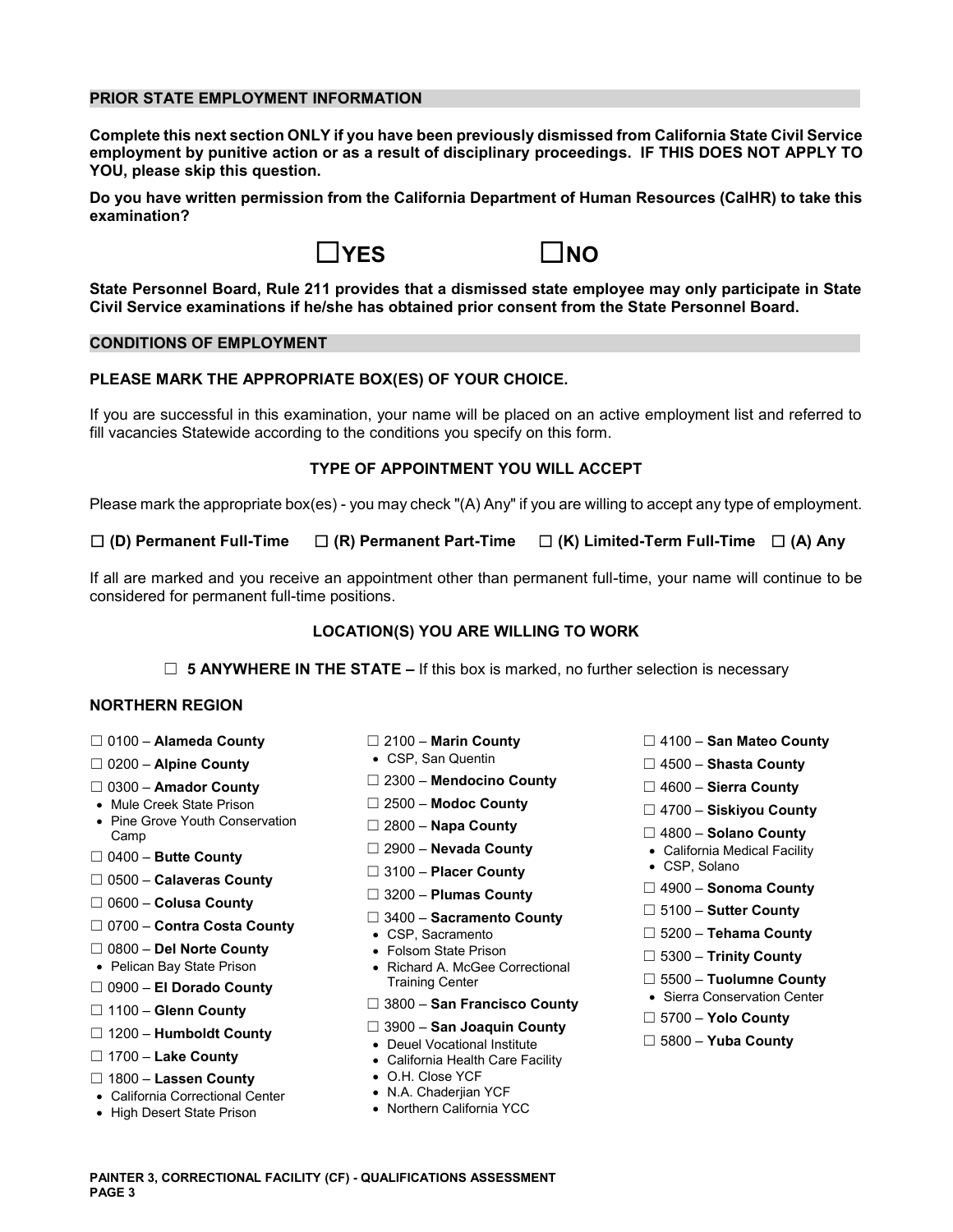# **CENTRAL REGION**

- 
- ☐ 1000 **Fresno County** ☐ 1600 **Kings County** ☐ 2700 **Monterey County**  Pleasant Valley State Prison Avenal State Prison Correctional Training Facility
- 
- 
- 
- 
- 
- 
- 
- 
- 
- 
- □ 1400 **Inyo County** <br>CA Substance Abuse Treatment **Can Benito Count <br>Facility Facility** Facility Count Count and Discount Each Prison **Count** 
	-
	-
	-
	-
	-
	-
- 
- 
- 
- ☐ 1500 **Kern County** Facility ☐ 3500 **San Benito County**
- California City Correctional ☐ 2000 **Madera County** ☐ 4000 **San Luis Obispo** Facility Central California Women's **County** California Correctional Institution Facility California Men's Colony Kern Valley State Prison
	-
- Kern Valley State Prison **County Factury State Prison County Process**<br>■ North Kern State Prison Valley State Prison □ △ 4300 **Santa Clara County**
- Wasco State Prison **□ 2200 Mariposa County Diameter Diameter Diameter Diameter Diameter Diameter Diameter Diameter Diameter Diameter Prison Diameter Diameter Diameter Diameter Diameter Diameter Diameter Diameter Diame** 
	- ☐ 2400 **Merced County** ☐ 5000 **Stanislaus County**
	- ☐ 2600 **Mono County** ☐ 5400 **Tulare County**

### **SOUTHERN REGION**

- 
- 
- 
- □ 1900 Los Angeles County

**ADDRESS OR EMPLOYMENT CHANGES** 

- 
- 
- 
- ☐ 1300 **Imperial County** ☐ 3300 **Riverside County** ☐ 3700 **San Diego County** 
	-
	-
- ☐ 5600 **Ventura County**  CSP, Los Angeles County ☐ 3600 **San Bernardino**  Ventura YCF
- Calipatria State Prison California Rehabilitation Center RJ Donovan Correctional Facility
	- CSP, Centinela Chuckawalla Valley State Prison ☐ 4200 **Santa Barbara County** 
		-
		-
	-
	- California Institution for Men California Institution for Women
	-

After list release, successful candidates may update any address and/or availability for employment preference information by accessing their [CalCareer Account](https://www.jobs.ca.gov/) (www.calcareers.ca.gov) on the California Department of Human Resources (CalHR) website.

Once logged into your CalCareer Account, from the **My Account** page:

- Update your personal information (name, address, phone number) by selecting "Contact Information" under **Account Management**.
- Update your employment preference information (tenure, time base, location preferences) by selecting "Exam / Assessment Records" under **Exams / Assessments**, then selecting the list you have eligibility on, then selecting "Change Conditions of Employment" under **Eligibility Record Actions**.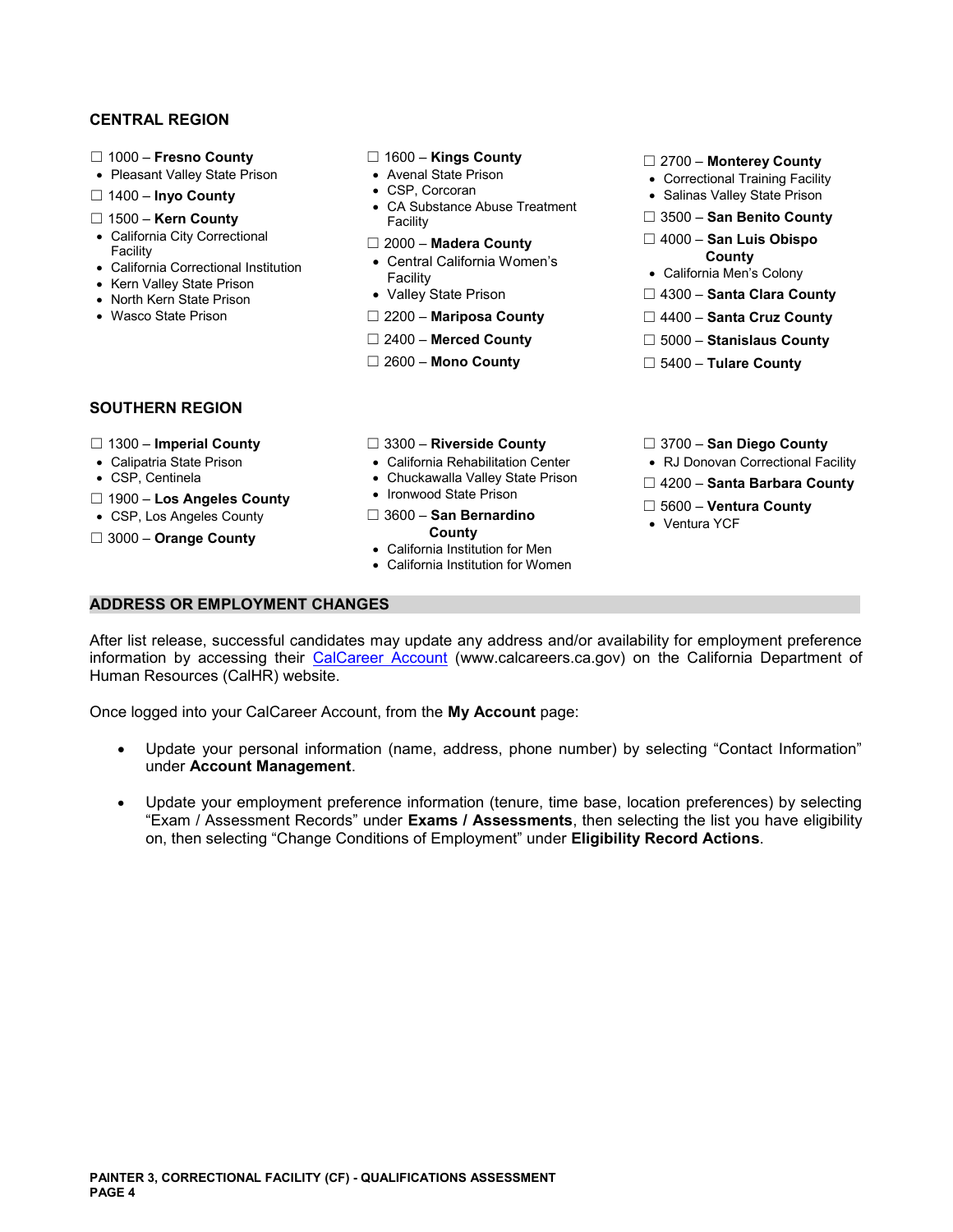### **RATING INSTRUCTIONS**

Rate your knowledge and experience performing specific job-related actions, using the rating scale(s) below.

Respond to each statement, beginning on the following page, by indicating how the statement applies to you. You are required to respond to every statement by marking one option for each of the two scales provided. Responses may not be changed or added once submitted to Talent Acquisition and Career Services. Missing responses will result in a lower score.

In responding to each statement, you may refer to your FORMAL EDUCATION, FORMAL TRAINING COURSES, and/or WORK EXPERIENCE whether paid or not paid.

# **SCALE #1 - KNOWLEDGE RELATED TO PERFORMING THIS ACTION**

### **Extensive Knowledge**

I possess an expert knowledge level to the extent that I have effectively performed tasks related to this knowledge in the most difficult and complex situations **and** I have instructed others on specific aspects of this knowledge.

### **Moderate Knowledge**

I possess an advanced knowledge level to the extent that I could effectively perform this task under the majority of circumstances or situations encountered.

### **Basic Knowledge**

I possess a sufficient knowledge level that would allow me to perform this task successfully in routine situations.

### **Limited Knowledge**

I have some knowledge of how to perform this task, but I may require additional instruction to apply my knowledge effectively.

### **No Knowledge**

I have no knowledge of how to perform this task or what it may entail.

# **SCALE #2 - EXPERIENCE RELATED TO PERFORMING THIS ACTION**

### **Extensive Experience**

I have more than 6 years of experience in regularly performing this action **and** I have instructed others on this specific action.

### **Moderate Experience**

I have more than 4 years, but less than 6 years of experience performing this action **and** I can perform it independently.

### **Basic Experience**

I have more than 2 years, but less than 4 years of experience performing this action **and** I have performed it regularly with minimal or no assistance.

### **Limited Experience**

I have less than 2 years of experience in performing this action **and** I may require assistance for successful performance.

### **No Experience**

I have never performed this action.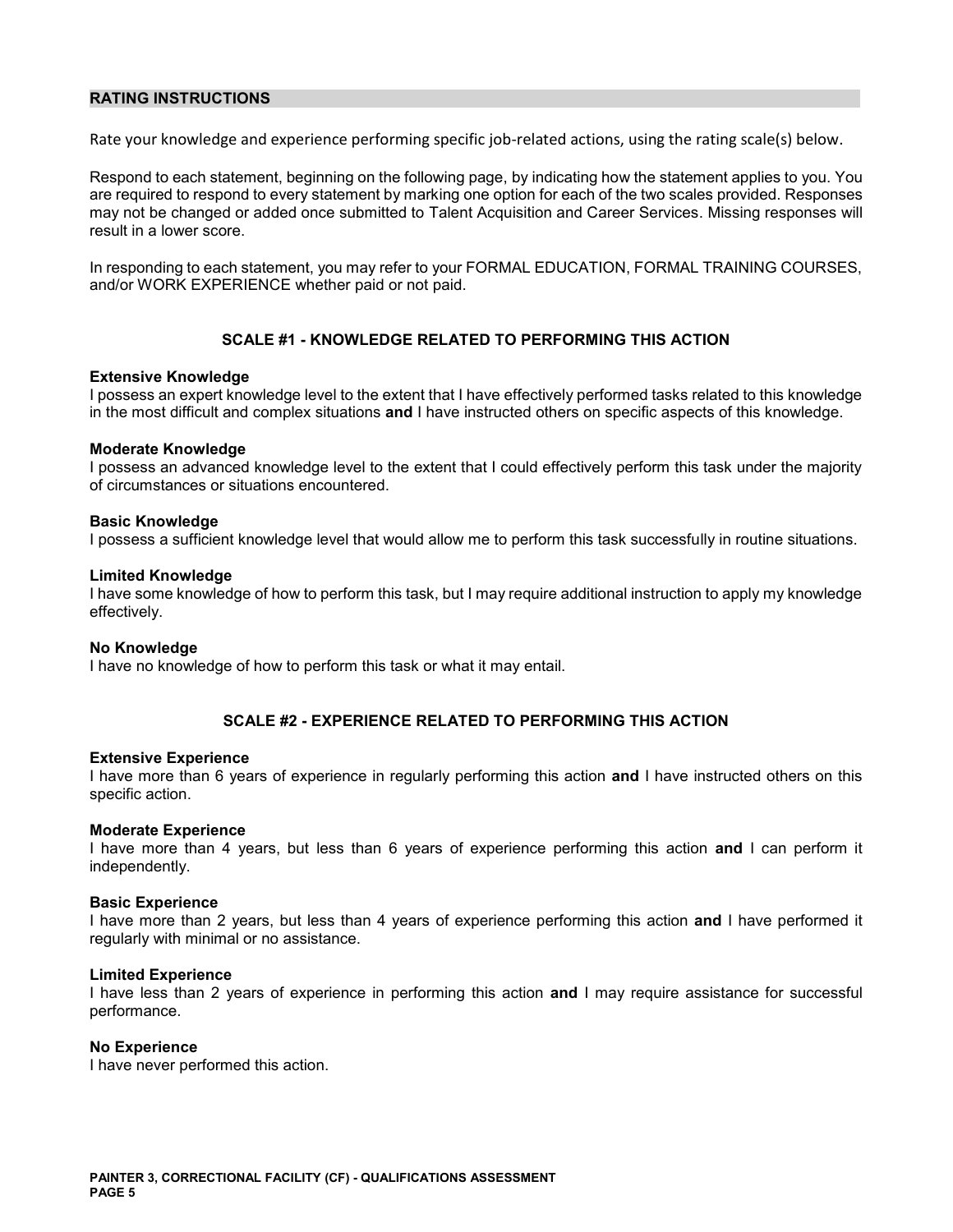| Scrape, sand, fill surfaces, repair damage, apply undercoats and finish coats for painting and finishing<br>1.<br>buildings. |                                                                                                                                                       |                                                                        |  |
|------------------------------------------------------------------------------------------------------------------------------|-------------------------------------------------------------------------------------------------------------------------------------------------------|------------------------------------------------------------------------|--|
|                                                                                                                              | Knowledge related to performing this action<br>□ Extensive Knowledge                                                                                  | Experience related to performing this action<br>□ Extensive Experience |  |
|                                                                                                                              | □ Moderate Knowledge                                                                                                                                  | □ Moderate Experience                                                  |  |
|                                                                                                                              | □ Basic Knowledge                                                                                                                                     | □ Basic Experience                                                     |  |
|                                                                                                                              | □ Limited Knowledge                                                                                                                                   | $\Box$ Limited Experience                                              |  |
|                                                                                                                              | □ No Knowledge                                                                                                                                        | $\Box$ No Experience                                                   |  |
|                                                                                                                              |                                                                                                                                                       |                                                                        |  |
| 2.                                                                                                                           | Clean and maintain brushes, roller covers and spray equipment.                                                                                        |                                                                        |  |
| Knowledge related to performing this action<br>Experience related to performing this action                                  |                                                                                                                                                       |                                                                        |  |
|                                                                                                                              | $\Box$ Extensive Knowledge                                                                                                                            | $\Box$ Extensive Experience                                            |  |
|                                                                                                                              | □ Moderate Knowledge                                                                                                                                  | □ Moderate Experience                                                  |  |
|                                                                                                                              | □ Basic Knowledge                                                                                                                                     | □ Basic Experience                                                     |  |
|                                                                                                                              | □ Limited Knowledge                                                                                                                                   | $\Box$ Limited Experience                                              |  |
|                                                                                                                              | □ No Knowledge                                                                                                                                        | $\Box$ No Experience                                                   |  |
|                                                                                                                              |                                                                                                                                                       |                                                                        |  |
| 3.                                                                                                                           | Estimate the cost of painting jobs and advise the supervisor in the selection, ordering and storing of painting<br>materials.                         |                                                                        |  |
|                                                                                                                              |                                                                                                                                                       |                                                                        |  |
|                                                                                                                              | Knowledge related to performing this action<br>□ Extensive Knowledge                                                                                  | Experience related to performing this action<br>□ Extensive Experience |  |
|                                                                                                                              | □ Moderate Knowledge                                                                                                                                  | □ Moderate Experience                                                  |  |
|                                                                                                                              | □ Basic Knowledge                                                                                                                                     | $\Box$ Basic Experience                                                |  |
|                                                                                                                              | □ Limited Knowledge                                                                                                                                   | □ Limited Experience                                                   |  |
|                                                                                                                              | □ No Knowledge                                                                                                                                        | $\Box$ No Experience                                                   |  |
|                                                                                                                              |                                                                                                                                                       |                                                                        |  |
|                                                                                                                              | 4. Consult and coordinate in a professional and respectful manner with other supervisors and staff regarding<br>preventative maintenance and repairs. |                                                                        |  |
|                                                                                                                              | Knowledge related to performing this action                                                                                                           | Experience related to performing this action                           |  |
|                                                                                                                              | □ Extensive Knowledge                                                                                                                                 | $\Box$ Extensive Experience                                            |  |
|                                                                                                                              | □ Moderate Knowledge                                                                                                                                  | □ Moderate Experience                                                  |  |
|                                                                                                                              | □ Basic Knowledge                                                                                                                                     | $\Box$ Basic Experience                                                |  |
|                                                                                                                              | □ Limited Knowledge                                                                                                                                   | $\Box$ Limited Experience                                              |  |
|                                                                                                                              | □ No Knowledge                                                                                                                                        | $\Box$ No Experience                                                   |  |
|                                                                                                                              |                                                                                                                                                       |                                                                        |  |
| 5.                                                                                                                           | Prepare and maintain simple records and make reports [e.g., Safety Data Sheets (SDS), timekeeping, safety<br>trainings, etc.].                        |                                                                        |  |
| Knowledge related to performing this action<br>Experience related to performing this action                                  |                                                                                                                                                       |                                                                        |  |
|                                                                                                                              | □ Extensive Knowledge                                                                                                                                 | $\Box$ Extensive Experience                                            |  |
|                                                                                                                              | □ Moderate Knowledge                                                                                                                                  | □ Moderate Experience                                                  |  |
|                                                                                                                              | □ Basic Knowledge                                                                                                                                     | □ Basic Experience                                                     |  |
|                                                                                                                              | □ Limited Knowledge                                                                                                                                   | $\Box$ Limited Experience                                              |  |
|                                                                                                                              | □ No Knowledge                                                                                                                                        | □ No Experience                                                        |  |

□ No Experience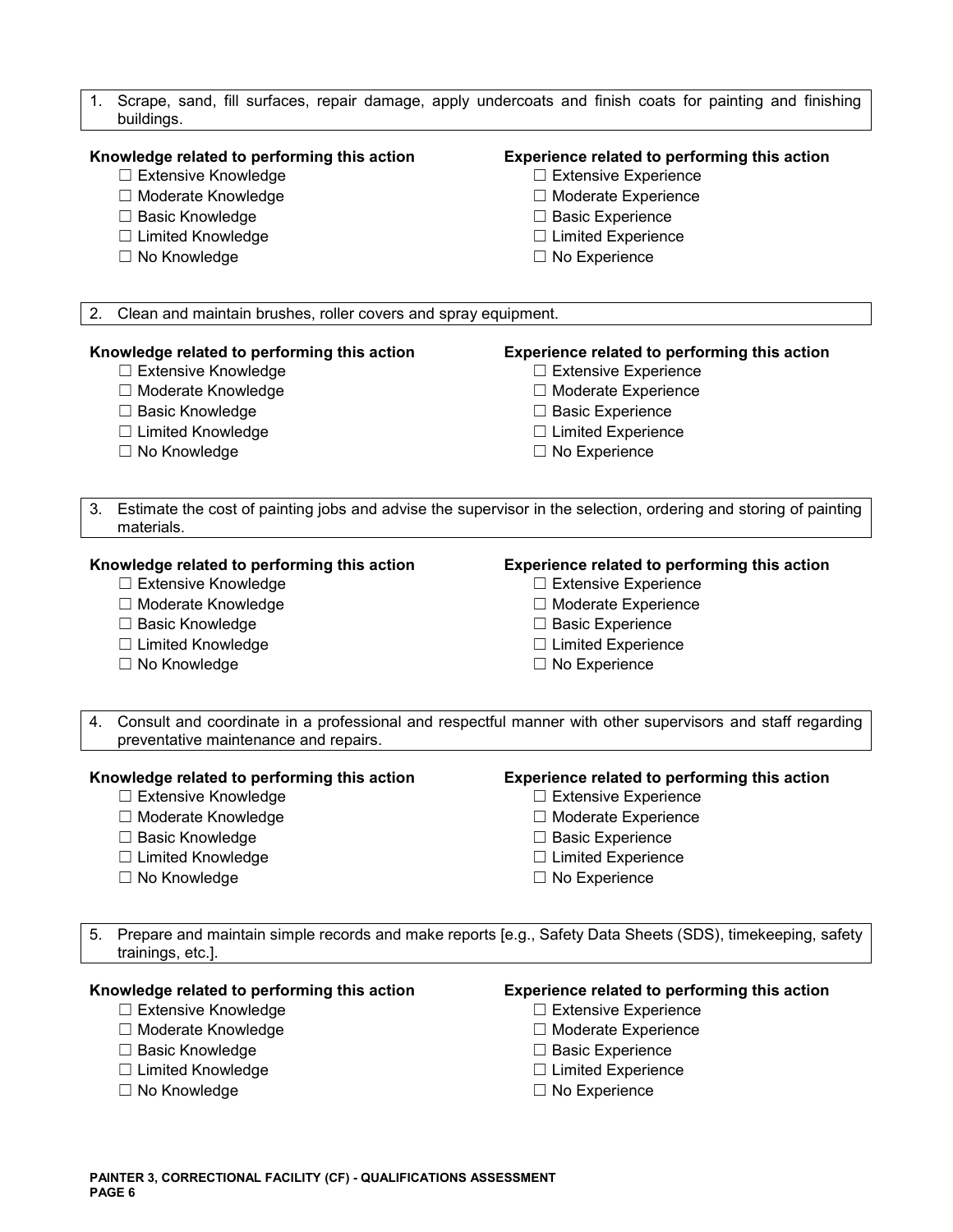- 6. Plan, layout, instruct, lead and inspect the work of a crew of Painters and other workers engaged in general painting and finishing of buildings and equipment. **Knowledge related to performing this action Experience related to performing this action**  ☐ Extensive Knowledge ☐ Extensive Experience ☐ Moderate Knowledge ☐ Moderate Experience ☐ Basic Knowledge ☐ Basic Experience ☐ Limited Knowledge ☐ Limited Experience ☐ No Knowledge ☐ No Experience 7. Requisition tools, materials, supplies and equipment needed to verify proper operation of the paint shop. **Knowledge related to performing this action Experience related to performing this action**  ☐ Extensive Knowledge ☐ Extensive Experience ☐ Moderate Knowledge ☐ Moderate Experience ☐ Basic Knowledge ☐ Basic Experience ☐ Limited Knowledge ☐ Limited Experience ☐ No Knowledge ☐ No Experience 8. Set-up, take down, inspect ladders and scaffolding for defects and structural integrity to confirm a safe working platform. **Knowledge related to performing this action Experience related to performing this action**  ☐ Extensive Knowledge ☐ Extensive Experience ☐ Moderate Knowledge ☐ Moderate Experience ☐ Basic Knowledge ☐ Basic Experience ☐ Limited Knowledge ☐ Limited Experience ☐ No Knowledge ☐ No Experience 9. Replace broken windows on buildings. **Knowledge related to performing this action Experience related to performing this action**  ☐ Extensive Knowledge ☐ Extensive Experience ☐ Moderate Knowledge ☐ Moderate Experience ☐ Basic Knowledge ☐ Basic Experience ☐ Limited Knowledge ☐ Limited Experience ☐ No Knowledge ☐ No Experience 10. Investigate, repair and report on the completion or progress of work orders. **Knowledge related to performing this action Experience related to performing this action**  ☐ Extensive Knowledge ☐ Extensive Experience
	-
	- ☐ Limited Knowledge ☐ Limited Experience
	-
- 
- ☐ Moderate Knowledge ☐ Moderate Experience
- ☐ Basic Knowledge ☐ Basic Experience
	-
- ☐ No Knowledge ☐ No Experience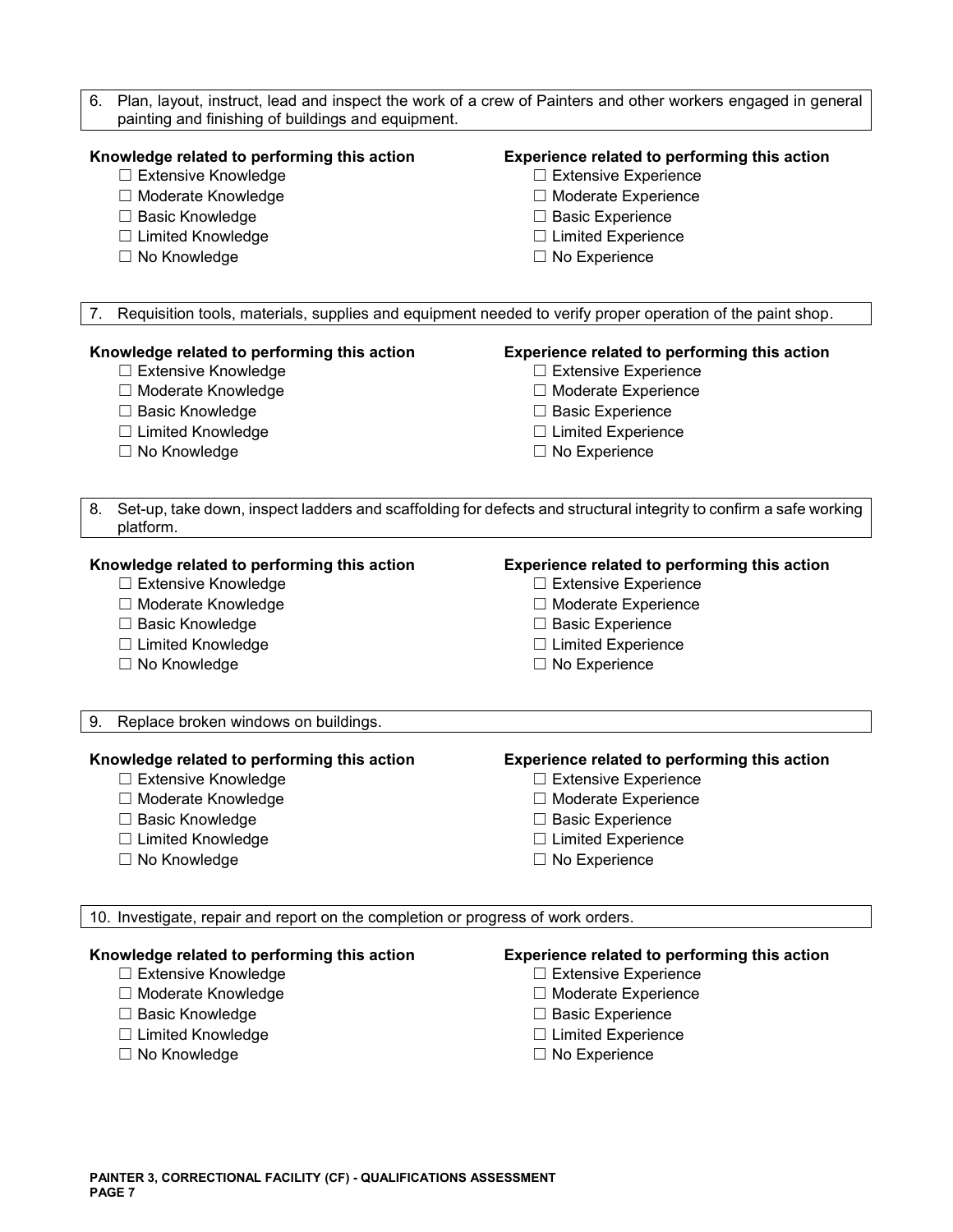11. Plan and lead the work of a crew of Painters and/or unskilled workers engaged in the operation, maintenance, alteration and repair of buildings, and other surfaces. **Knowledge related to performing this action Experience related to performing this action**  ☐ Extensive Knowledge ☐ Extensive Experience ☐ Moderate Knowledge ☐ Moderate Experience ☐ Basic Knowledge ☐ Basic Experience ☐ Limited Knowledge ☐ Limited Experience ☐ No Knowledge ☐ No Experience 12. Evaluate the work performance of a crew of Painters and/or unskilled workers. **Knowledge related to performing this action Experience related to performing this action**  ☐ Extensive Knowledge ☐ Extensive Experience ☐ Moderate Knowledge ☐ Moderate Experience ☐ Basic Knowledge ☐ Basic Experience ☐ Limited Knowledge ☐ Limited Experience ☐ No Knowledge ☐ No Experience 13. Prepare a list of materials and supplies to ensure proper preparation and completion of specific jobs. **Knowledge related to performing this action Experience related to performing this action**  ☐ Extensive Knowledge ☐ Extensive Experience ☐ Moderate Knowledge ☐ Moderate Experience ☐ Basic Knowledge ☐ Basic Experience ☐ Limited Knowledge ☐ Limited Experience ☐ No Knowledge ☐ No Experience 14. Inspect and maintain safety and security of the paint shop and work areas. **Knowledge related to performing this action Experience related to performing this action**  ☐ Extensive Knowledge ☐ Extensive Experience ☐ Moderate Knowledge ☐ Moderate Experience ☐ Basic Knowledge ☐ Basic Experience ☐ Limited Knowledge ☐ Limited Experience ☐ No Knowledge ☐ No Experience 15. Operate painting equipment at a journey level. **Knowledge related to performing this action Experience related to performing this action**  ☐ Extensive Knowledge ☐ Extensive Experience ☐ Moderate Knowledge ☐ Moderate Experience ☐ Basic Knowledge ☐ Basic Experience ☐ Limited Knowledge ☐ Limited Experience ☐ No Knowledge ☐ No Experience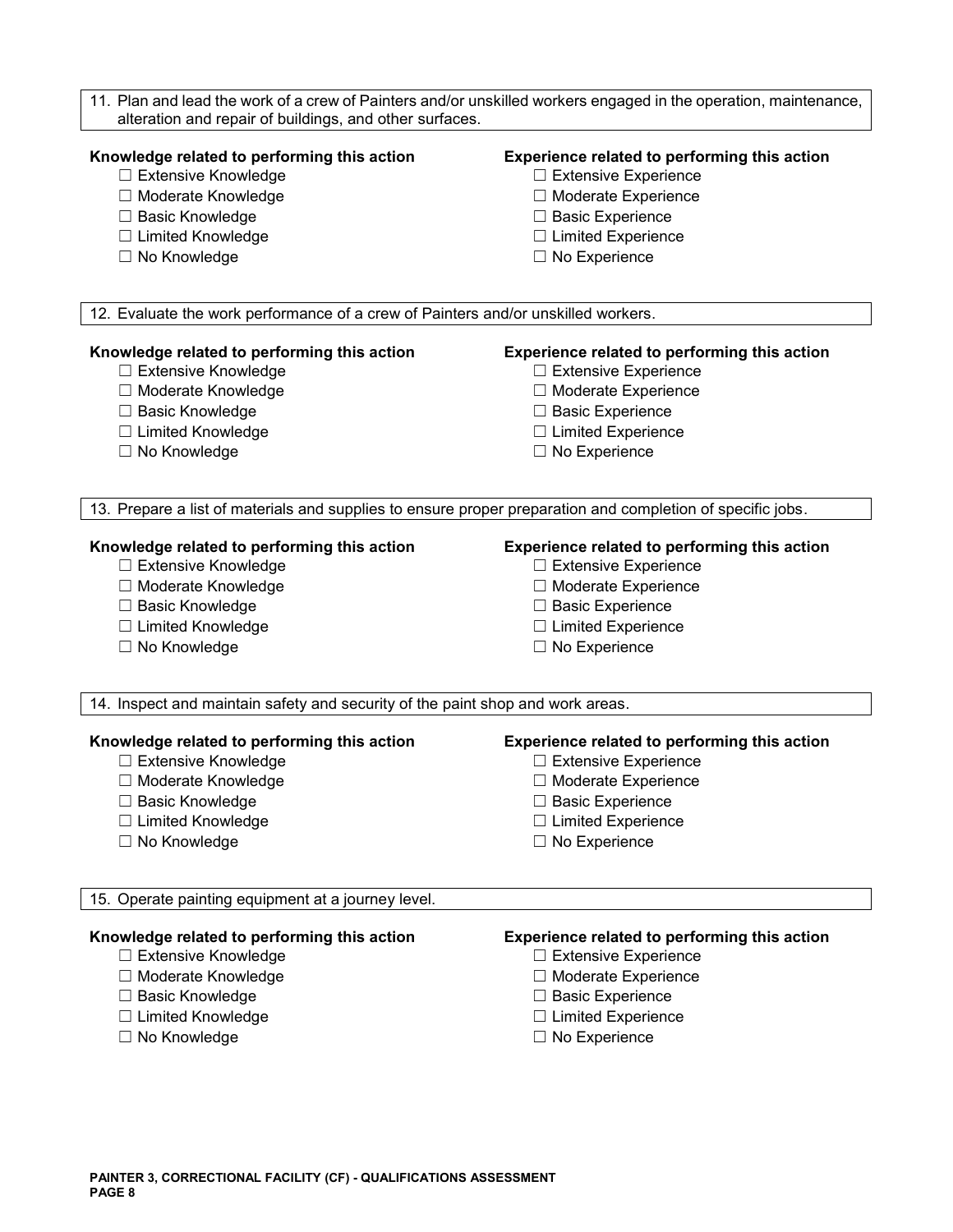### 16. Act as supervisor in his/her absence.

- ☐ Extensive Knowledge ☐ Extensive Experience
- ☐ Moderate Knowledge ☐ Moderate Experience
- 
- ☐ Limited Knowledge ☐ Limited Experience
- 

# **Knowledge related to performing this action Experience related to performing this action**

- 
- 
- ☐ Basic Knowledge ☐ Basic Experience
	-
- ☐ No Knowledge ☐ No Experience

17. Resolve conflicts involving others (e.g., painters, unskilled workers, contractors, vendors, other staff, etc.).

# **Knowledge related to performing this action Experience related to performing this action**

- 
- 
- 
- 
- 

- ☐ Extensive Knowledge ☐ Extensive Experience
- ☐ Moderate Knowledge ☐ Moderate Experience
- ☐ Basic Knowledge ☐ Basic Experience
- ☐ Limited Knowledge ☐ Limited Experience
- ☐ No Knowledge ☐ No Experience

18. Maintain and promote a work environment free of discrimination and harassment.

- ☐ Extensive Knowledge ☐ Extensive Experience
- ☐ Moderate Knowledge ☐ Moderate Experience
- 
- 
- ☐ No Knowledge ☐ No Experience

# **Knowledge related to performing this action Experience related to performing this action**

- 
- 
- ☐ Basic Knowledge ☐ Basic Experience
- ☐ Limited Knowledge ☐ Limited Experience
	-

19. Attend mandated training classes to meet conditions of employment.

- ☐ Extensive Knowledge ☐ Extensive Experience
- ☐ Moderate Knowledge ☐ Moderate Experience
- 
- 
- ☐ No Knowledge ☐ No Experience

# **Knowledge related to performing this action Experience related to performing this action**

- 
- 
- ☐ Basic Knowledge ☐ Basic Experience
- ☐ Limited Knowledge ☐ Limited Experience
	-

20. Train unskilled workers on paint shop work practices and safety protocols.

- 
- ☐ Moderate Knowledge ☐ Moderate Experience
- 
- 
- 

# **Knowledge related to performing this action Experience related to performing this action**

- ☐ Extensive Knowledge ☐ Extensive Experience
	-
- ☐ Basic Knowledge ☐ Basic Experience
- ☐ Limited Knowledge ☐ Limited Experience
- ☐ No Knowledge ☐ No Experience

# **THIS CONCLUDES THE EXAMINATION**

**REVISION DATE:** 12/28/2021 – AL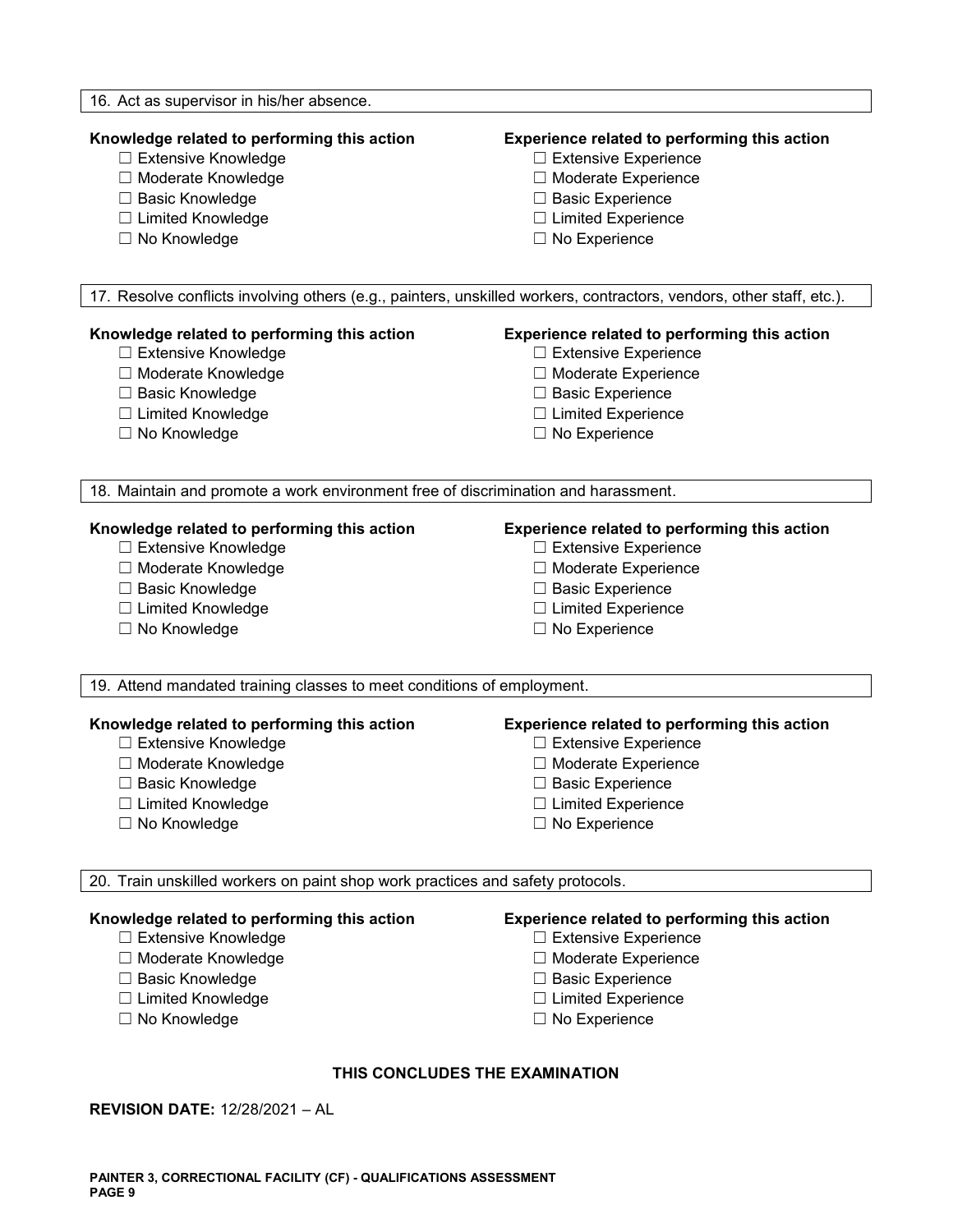**This Page is Intentionally Left Blank.**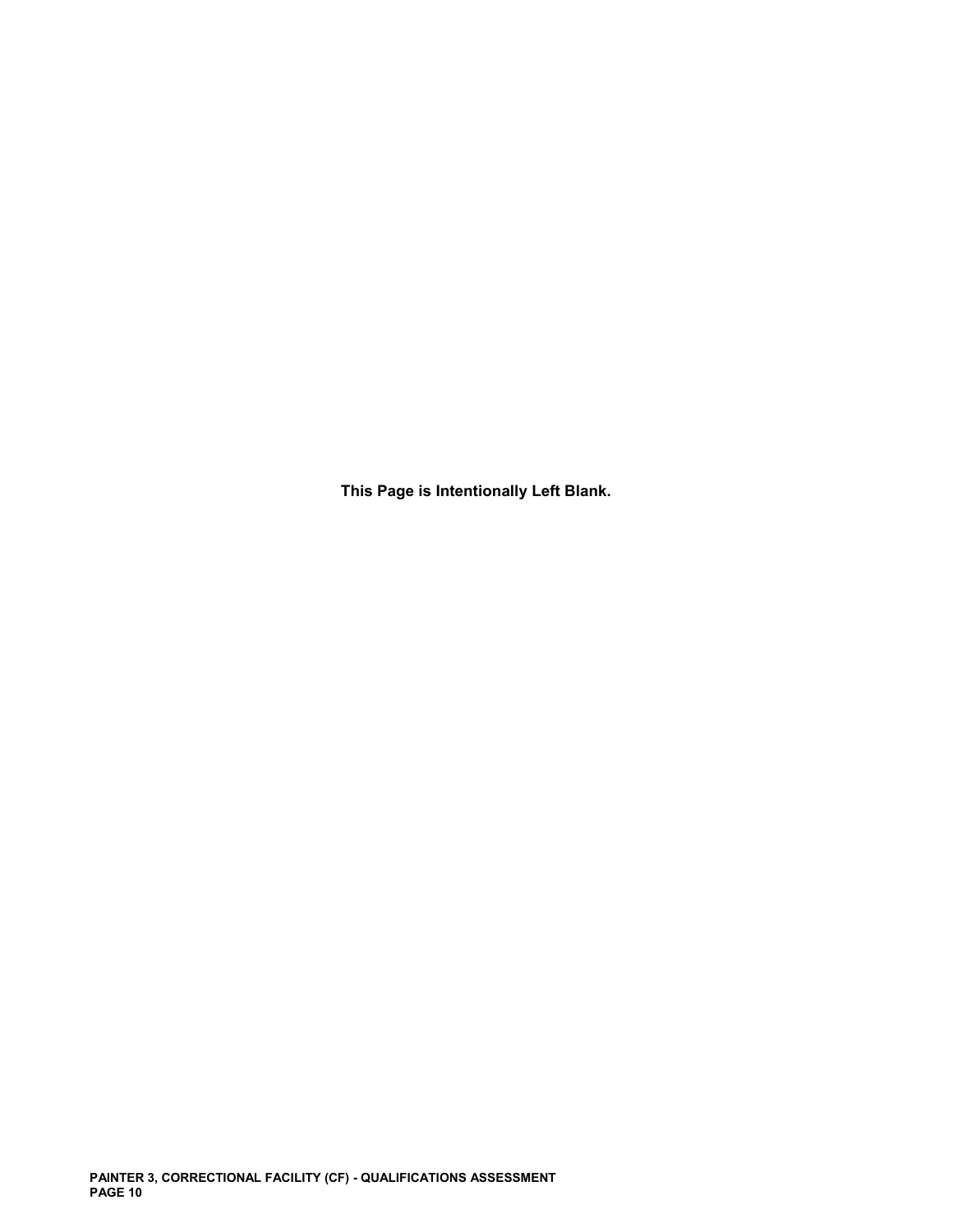### **RECRUITMENT QUESTIONNAIRE**

Applicants are asked to voluntarily provide the information below. The following data will be used for statistical data gathering and reporting purposes. This questionnaire will be separated from the examination and this information will not be used in any employment decisions.

### **GENDER**

- ☐ Male
- ☐ Female
- ☐ Non-binary

# **RACE AND ETHNICITY**

Check **one** box that best describes your race or ethnicity.

- ☐ Black or African American ☐ Multiple Asian\*\* ☐ Multiple Pacific Islander\*\*\*
- ☐ American Indian or Alaska ☐ Indian ☐ Guamanian
- ☐ Hispanic or Latino (alone or ☐ Chinese ☐ Samoan in combination with any other race) ☐ Filipino ☐ Other Pacific Islander
- 
- 
- Native ☐ Cambodian ☐ Hawaiian ☐ White ☐ Japanese ☐ Multiple Races\* ☐ Korean ☐ Laotian ☐ Vietnamese ☐ Other Asian

# **ASIAN PACIFIC ISLANDER**

- 
- 
- 
- 
- 

- \*If you identify with more than one race that is Non-Hispanic or Latino, select Multiple Races.
- \*\*If you identify with more than one Asian ethnicity, select Multiple Asian.

\*\*\*If you identify with more than one Pacific Islander ethnicity, select Multiple Pacific Islander.

### **AUTHORITIES**

Government Code sections 8310.5, 19705, 19790, 19792(h) and California Code of Regulations, Title 2, sections 599.980, 11013(b) authorize the State of California to collect demographic information on job applicants and exam participants for analysis and statistical purposes.

# **CONTINUE TO NEXT PAGE TO COMPLETE RECRUITMENT QUESTIONNAIRE**